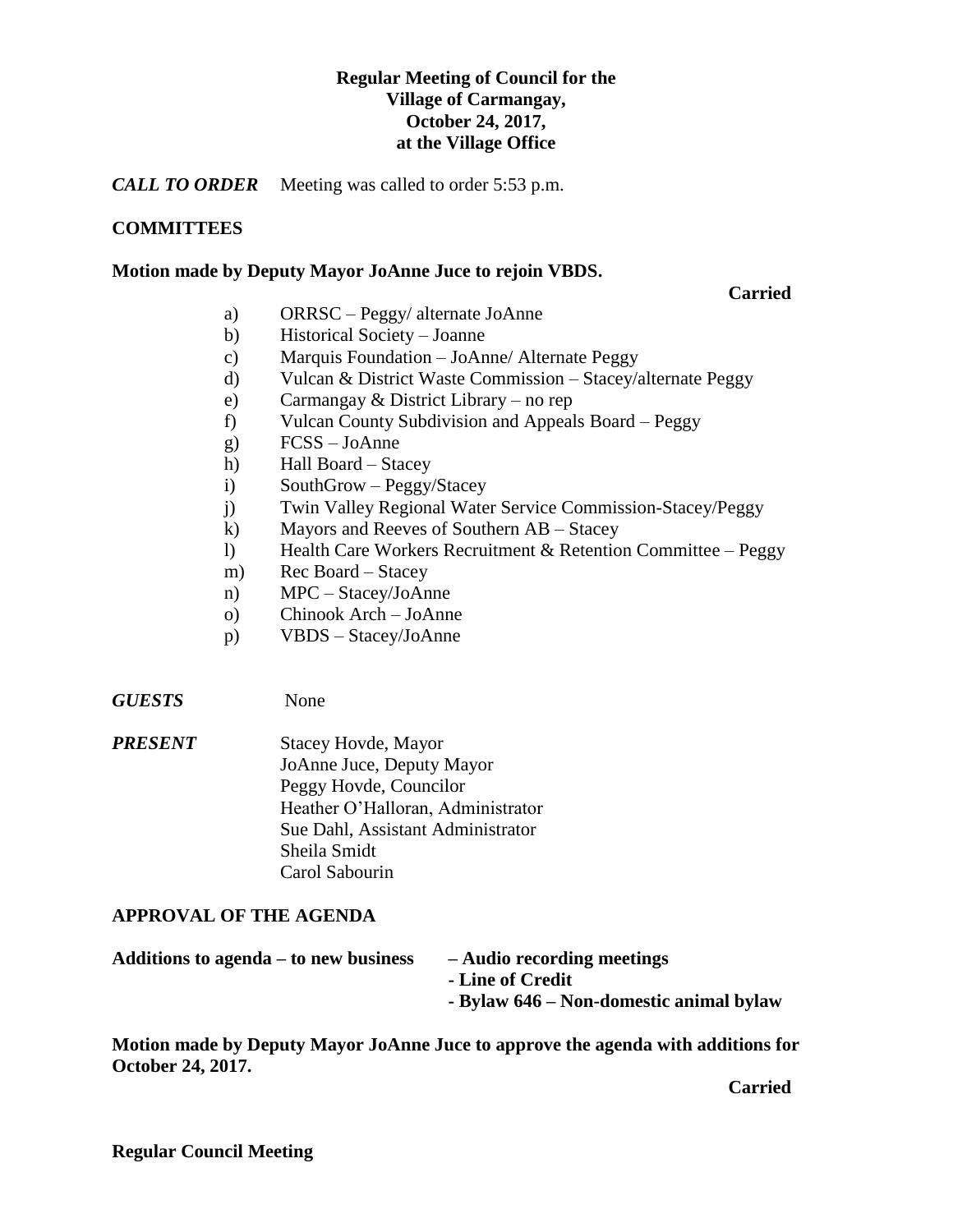### **October 24, 2017 Page 2**

### *MINUTES*

To approve the minutes of the Regular Council meeting held on September 19, 2017.

### **Motion made by Mayor Stacey Hovde to approve the minutes of the Regular Council meeting held September 19, 2017.**

### *Carried*

### *PUBLIC WORKS REPORT*

Tex has been working mostly ½ days. The Teepee Rings was power washed and closed for the season. The Lions Campground was closed for the season and the water lines were blown out. The underground sprinklers at the Library were blown out and turned off for the season. Branches were cleaned up after the big winds that we've had recently. Leaves have been cleaned up and mulched at the Lion's campground. Working with Hagen Electric and DMT to sort out the pressure issues and try to figure out a solution. Dealt with a couple of tree root issues in sewers and remind people to use Root-X to keep the roots in check. Changed out two water meters.

### *BUSINESS ARISING FROM THE MINUTES*

a) Fortis franchise fee - Fortis must know by November  $1<sup>st</sup>$  if we are going to ask for a franchise fee from them.

## **Motion made by Deputy Mayor JoAnne Juce to add a 5% franchise fee for Fortis Carried**

b) Wilde Bros. Invoice –

### **Motion made by Deputy Mayor JoAnne Juce to decline to pay Wilde Bros. invoice and send the cost estimate package back to them with a letter of explanation.**

#### **Carried**

c) New Assessor contract – Benchmarch Assessment Consultants Inc. sent a contract for 5 years, if we are interested to sign. We would prefer to work with them for 1 year – to finish our contract with Muniserve – and see if we like them before we commit to 5 years.

### *ADMINISTRATOR REPORT*

Election preparations took up much of the month. Election notices were sent out as directed. Continued work in the tax recovery process, the ad has been placed in the Alberta Gazette. Currently one property will be on sale at the auction which will be held on December 6, 2017. Met with Cathy Goulet from Killick Leadership Group. They are putting together a study to assist SouthGrow in their expansion strategy. Asked questions about assest of our community and what makes us unique.

### **Regular Council Meeting**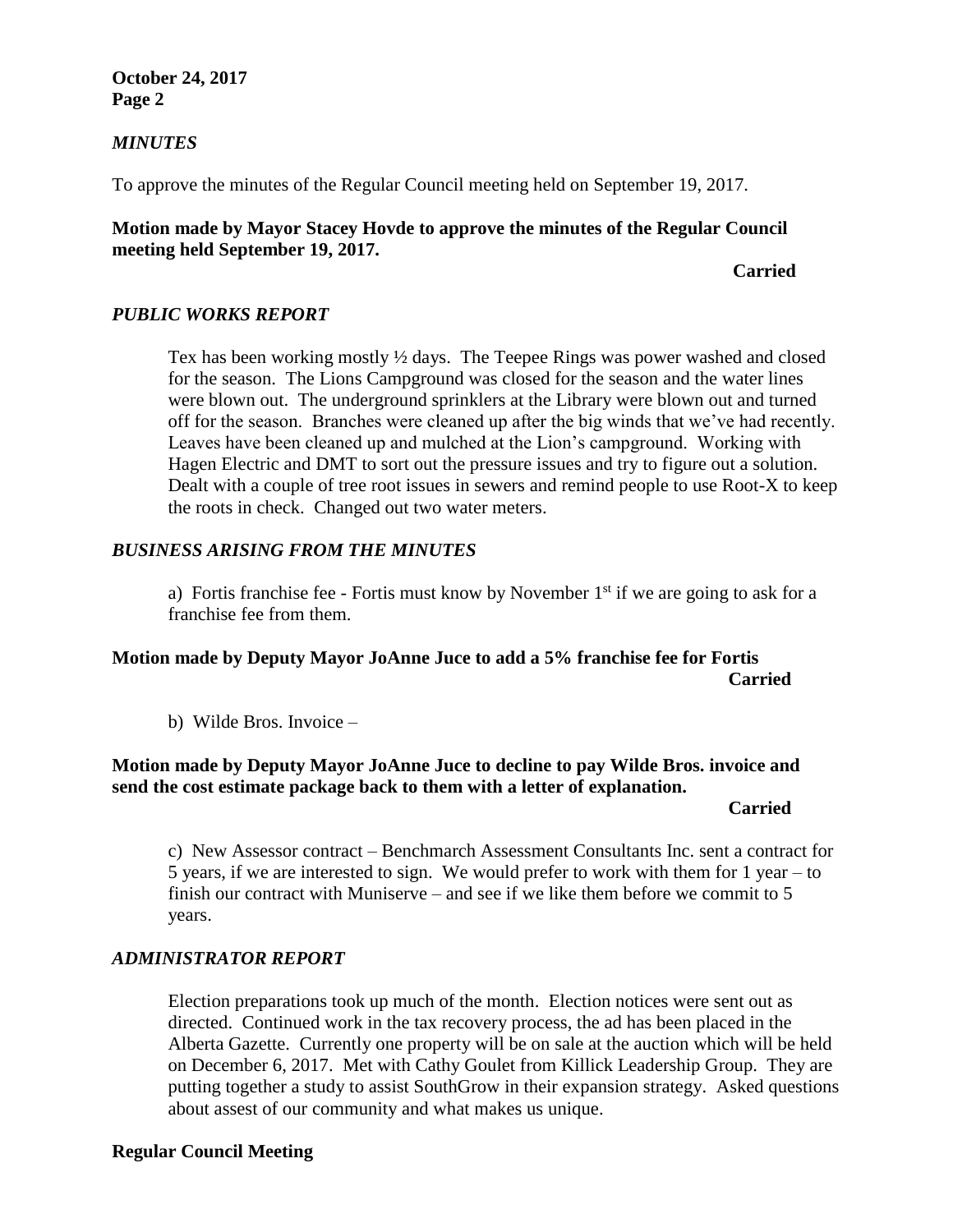**Regular Council Meeting**

**October 24, 2017 Page 3**

> A party approached the office inquiring about purchasing Plan 7940AG, Block 111, Lot C. (less 50X50 for lift station)

**Motion made by Councillor Peggy Hovde to offer Plan 7940AG, Block 11, Lot C (less 50X50 for lift station) for \$14,000.**

### *FINANCIAL REPORTS*

**Approval for accounts payable for September 2017. Approval of monthly statement for September 2017.**

**Motion made by Councillor Stacey Hovde to accept the financial reports for September 2017.**

*NEW BUSINESS*

a) Audio recording meetings –

**Motion made by Deputy Mayor JoAnne Juce that Administration write a policy for audio recording meetings and have it ready for next meeting.**

b) Line of Credit –

**Motion made by Mayor Stacey Hovde to authorize Administration to secure a \$200,000 line of credit and create a spending bylaw for that line of credit.**

c) Bylaw 646 – Wild or Domestic Animal Bylaw

**Motion made by Mayor Stacey Hovde to allow two bunnies on Plan 570X, Block 107, Lot 2.4 acres N, as stated in the letter received in May 2017, as per Bylaw 646, Section 3, Subsection B.**

**Carried**

**REPORTS**

**a) ORRSC** No report

**b) MARQUIS**  See report

**c) VULCAN DISTRICT SOLID WASTE**   $SAEWA - AGM$  to be held on November  $24<sup>th</sup>$  **Carried**

**Carried**

**Carried**

**Carried**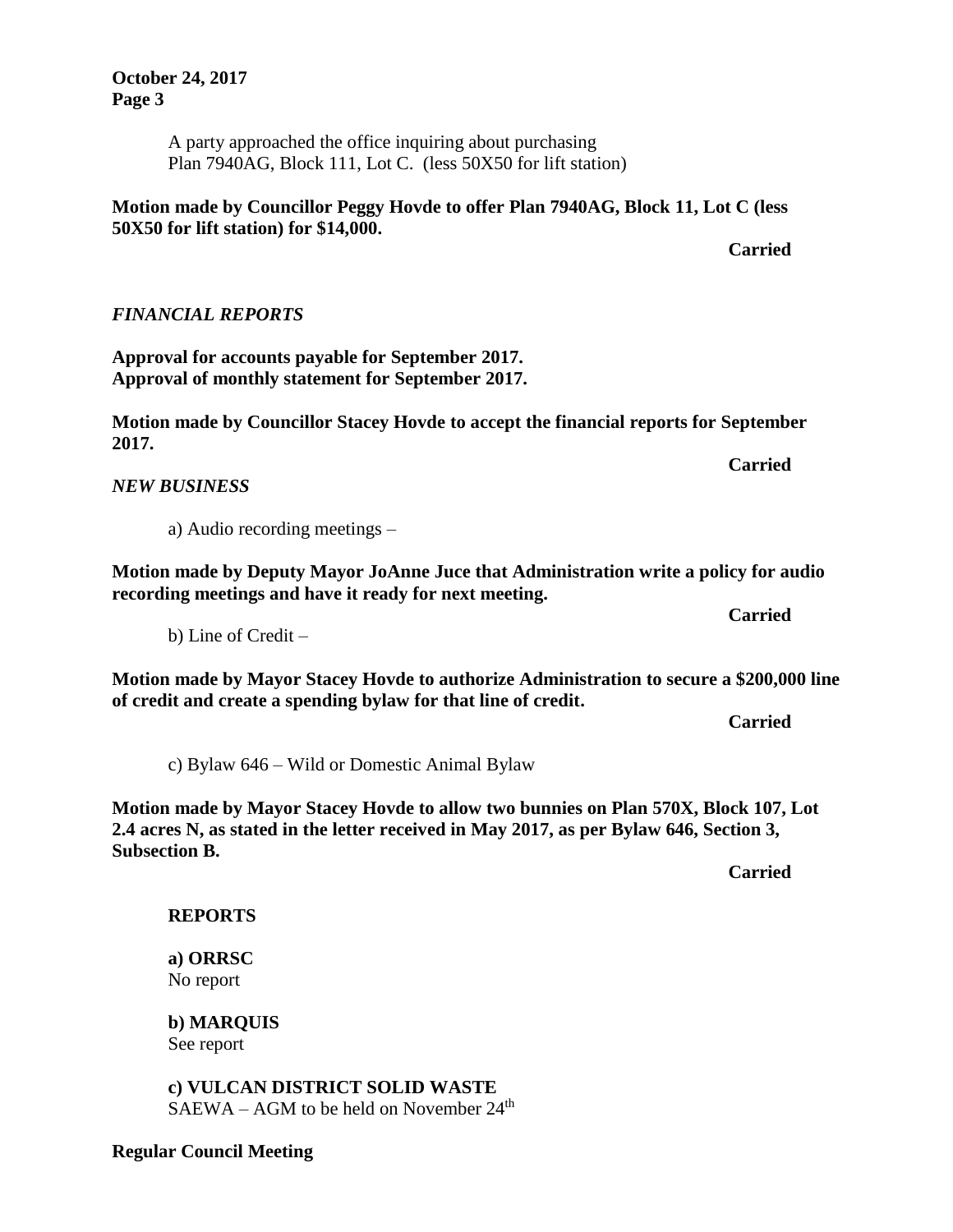### **d) CARMANGAY AND DISTRICT LIBRARY BOARD**

Resignations received and accepted by the board from JoAnne Juce and Meagan Jeffery. Alysia Kraeker has come forward to be a board member pending council approval. Joyce Cook will look into interest rates available for GIC which will be up for renewal befor the end of the year. Money has been set aside in the 2017 budget for the purchase of 2 new computers. They will be replaced either near the end of this year or the beginning of 2018. Board has decided they will decorate trees for the Christmas light up again this year. The library will extend their hours on October 31 for children to stop by for a treat and hot chocolate. This will be from 6-8pm. New flooring went in the week of October 16<sup>th</sup>. Julie had a meeting with the Vulcan Library board and they are putting a proposal together to present to Vulcan County to increase funding from \$18,400 to \$21,000. Letter from Muni-Affairs calling for nominations for the Minister's Annual Award for excellence in Public Library Service. The board will put together a nomination for this award highlighting the weekly children's programs. Final proof of brochure presented 200 copies will be ordered at a cost of \$180. The library will be closed of Christmas from December 23-January 2 but will be open on December 29 to facilitate the returning and picking up of items. Kids' movie night to be held on October 27 from 6-9pm. Adult movie night to take place on October 28 from 7-10pm. Next meeting November 7 at 6pm.

**e) SUBDIVISION APPEAL BOARD** No report

**f) FCSS**  No report

**g) HALL BOARD**

No report

**h) SOUTHGROW**

See report – page 6

### **i) TWIN VALLEY REGIONAL WATER COMMISSION**

All communities signed off on the 5 year strat plan except for the Town of Vulcan. Commission is unwilling to go back to the drawing board for one community's approval. They are hoping the new councils may have a different opinion.

**j) MAYORS AND REEVES OF SOUTHWEST ALBERTA**

No report

# **k) HISTORICAL SOCIETY**

Old fire hall is complete.

### **CORRESPONDENCE**

Each member of council received a package from Muni-Affairs **Regular Council Meeting**